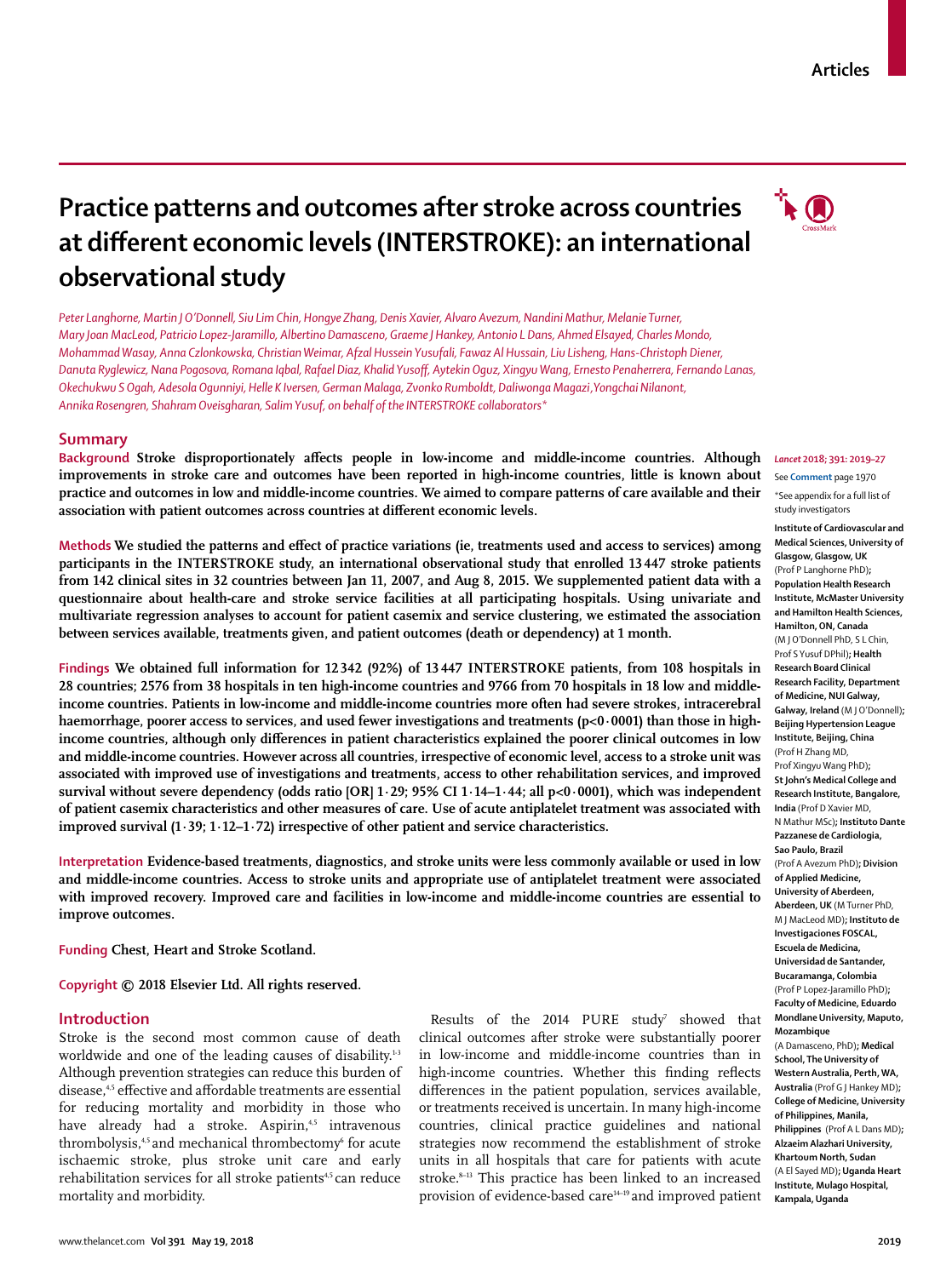(Prof C Mondo PhD)**; Department of Medicine, Aga Khan University, Karachi, Pakistan** (Prof M Wasay MD, R Iqbal PhD)**; Institute of Psychiatry and Neurology, Warsaw, Poland**  (Prof A Czlonkowska MD, Prof D Ryglewicz MD)**; Department of Neurology, University Hospital, Essen, Germany** (Prof C Weimar MD, Prof H-C Diener MD)**; Dubai Health Authority, Dubai Medical College, Dubai, United Arab Emirates**  (Prof A H Yusufali MD)**; King Saud University, Riyadh, Saudi Arabia** (F Al-Hussain MD)**; National Center of Cardiovascular Disease, Beijing, China**  (Prof L Lisheng MD)**; National Research Center for Preventive Medicine of the Ministry of Healthcare of the Russian Federation, Moscow, Russia** (Prof N Pogosova MD)**; Estudios Clinicos Latinoamerica, Rosario, Argentina**  (Prof R Diaz MD)**; UCSI University, Cheras, Kuala Lumpur, Malaysia** (Prof K Yusoff FRCP)**; Istanbul Medeniyet Üniversitesi, Istanbul, Turkey**  (Prof A Oguz MD)**; Department of Cardiology, Hospital Luis Vernaza, Guayaquil, Ecuador** (E Penaherrera MD)**; Faculty of Medicine, Universidad de La Frontera, Temuco, Chile**  (Prof F Lanas MD)**; Division of Cardiovascular Medicine**  (O S Ogah PhD)**, Department of Medicine** (A Ogunniyi MD)**, University College Hospital, Ibadan, Nigeria; Department of Neurology, Rigshospitalet, University of Copenhagen, Copenhagen, Denmark**  (H K Iversen MD)**; Universidad Peruana Cayetano Heredia, Lima, Peru** (G Malaga MD)**; University of Split, Split, Croatia** (Prof Z Rumboldt MD)**; University of Limpopo, Pretoria, South Africa** (P D Magazi MD)**; Neurology Division, Department of Medicine, Siriraj Hospital, Mahidol University, Bangkok, Thailand** (Y Nilanont MD)**; Sahlgrenska Academy and University Hospital, University of Gothenburg, Gothenburg, Sweden** (Prof A Rosengren PhD)**; and Rush Alzheimer Disease** 

#### **Research in context**

#### **Evidence before this study**

We searched MEDLINE, Embase, and PubMed from Jan 1, 2000, to May 24, 2017, for large stroke register studies using Medical Subject Headings including the following search terms: "stroke OR cerebral hemorrhage OR cerebral infarction AND quality indicator OR performance indicator OR quality improvement OR quality of care OR quality of health care OR registry OR register OR audit AND outcome OR mortality OR case fatality OR survival OR disability OR function OR recovery OR discharge OR discharge destination OR return home OR complications". We identified 20 studies but none had been done in low or middle-income country settings.

#### **Added value of this study**

This is the first large study to use standardised, prospective data collection across a range of World Bank country income

outcomes.17–20 However the greatest adoption of these practices has been in high-income countries, where most clinical trials of stroke units have been done. The number of stroke units in low-income and middle-income countries is unknown, along with whether these are associated with improved outcomes.<sup>4,5,8</sup> Such information could inform the establishment of stroke units in lowincome and middle-income countries.

INTERSTROKE was an international observational stroke study done in 32 countries at different economic levels.21 Individuals who had had a stroke were selected using standardised criteria and were characterised in detail. In this study we use INTERSTOKE data to compare patterns of care available and their association with patient outcomes, across a much broader range of health-care settings than has previously been possible.

#### **Methods Study design and participants**

INTERSTROKE was an international case-control study of risk factors for first stroke,<sup>21</sup> which enrolled 13 447 stroke patients from 142 clinical sites in 32 countries between Jan 11, 2007, and Aug 8, 2015. For this analysis of practice patterns, our hypotheses were that, across all countries studied, there would be variations in access to stroke treatments and services and that, after adjusting for variations in patient casemix, patient outcomes would be affected by the treatments and services they can access. We proposed that outcomes would be better where health-care resources were greater, guideline investigations and treatments were provided, and guideline services (especially stroke units) were available at the hospital.

Data collection operated at two levels. First, individual stroke patient data included the following: demographic features (age, sex, level of education), risk factors, prestroke disability (using the modified Rankin Scale<sup>22</sup>), comorbidity (based on the Charleston Comorbidity categories levels in more than 12000 carefully characterised acute stroke patients from 108 hospitals in 28 countries. We have found that evidence-based treatments, diagnostics, and availability of stroke units were less common in low-income and middle-income countries. Access to stroke units and appropriate antiplatelet treatment were consistently associated with improved recovery.

#### **Implications of all the available evidence**

This analysis supports the widespread provision of appropriate early antiplatelet treatment and stroke unit care within hospitals in low-income and middle-income country settings. A certain basic standard of care and supporting resources are likely to be needed to fully achieve these benefits. Further research needs to develop and test methods of effectively implementing lower-cost, regionally appropriate models of stroke unit care.

Index<sup>23</sup>), stroke characteristics (including haemorrhage or infarct classified with the Oxfordshire Community Stroke Project classification,<sup>24</sup> modified Rankin score<sup>22</sup> at baseline, level of consciousness at baseline), and acute management received at enrolment in the study (brain imaging, antiplatelet treatment, thrombolysis, lipid-lowering treatment, and blood pressure-lowering treatment).

Second, service-level data were collected. Using a short questionnaire (appendix), we collected information about service features at every participating hospital: local and national health-care characteristics (eg, source of health funding and items for payment); hospital characteristics and resources (eg, tertiary or secondary level hospital, and departments and beds available); stroke service characteristics (eg, presence of stroke unit and stroke unit characteristics and resources); and additional features (ie, other aspects of patient care such as postdischarge rehabilitation). The survey was first circulated by e-mail from the coordinating centre via national leads in June, 2011; if there was no reply by early 2012, the e-mail was re-sent.

The study was approved by the ethics committees in all participating centres.<sup>21</sup> Participants, or their proxy, provided written informed consent.

#### **Outcomes**

Patient outcomes were recorded at 1 month follow  $up<sup>21</sup>$ and included death, discharge disposition after hospital (home, rehabilitation centre, or nursing home), dependency using the modified Rankin score, $2$  and length of hospital stay. Patient details were collected from the participants or from a proxy respondent.<sup>21</sup>

# **Statistical analysis**

We described patient characteristics and clinical practice (ie, investigations, treatments, and services provided) at recruiting hospitals grouped by the 2011 World Bank Country Income Categories using χ² and *t* tests.

**Research Center in Chicago, Chicago, IL, USA** (Prof S Oveisgharan MD)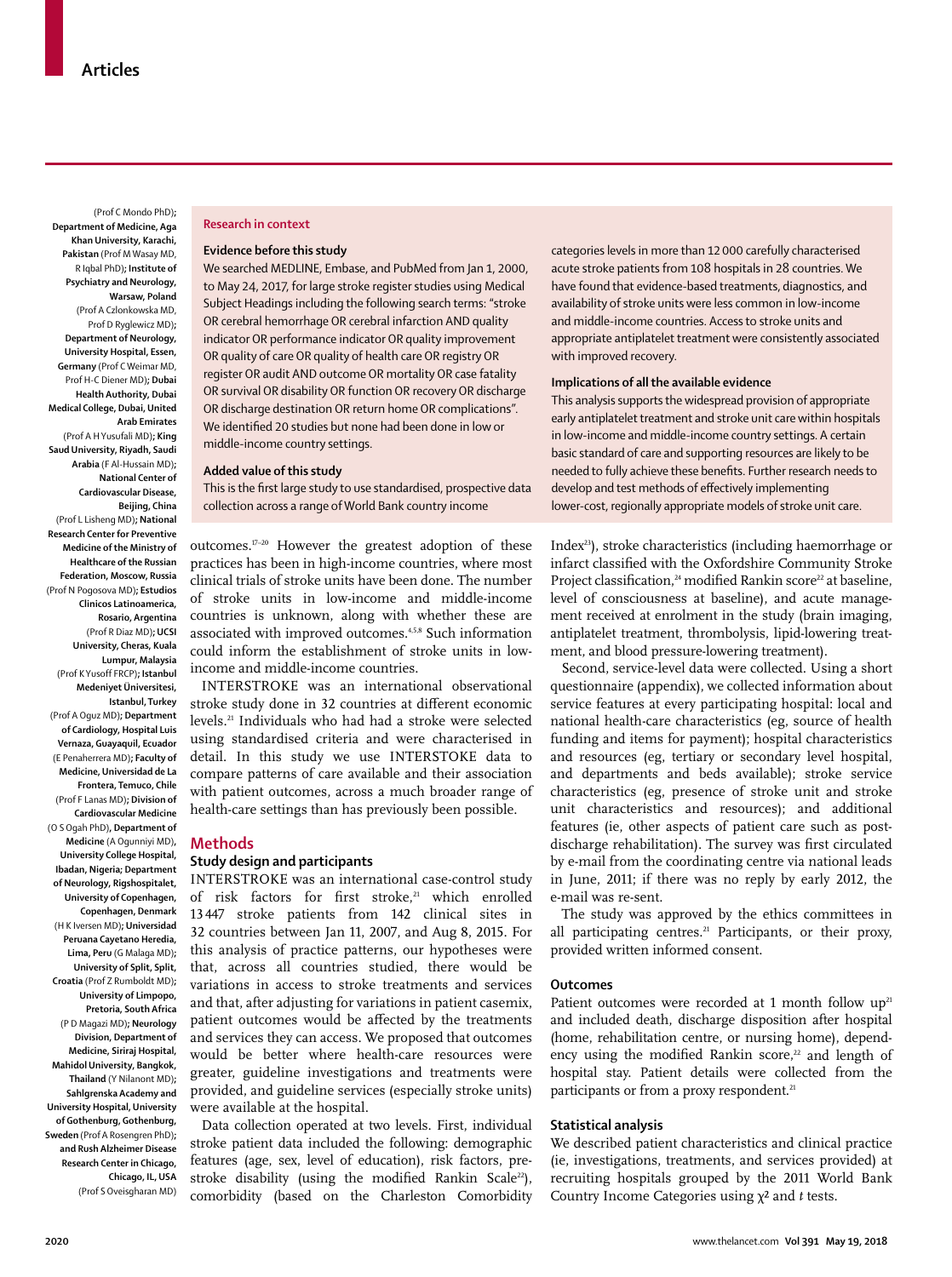We did multivariate analyses using SPSS (version 23) and SAS (version 9.4) to calculate casemix adjusted outcomes and a two-level multivariable model using random intercepts to take into account potential clustering of clinical practice by centre. We used multivariable logistic regression models to adjust for casemix covariates that are known to affect patient outcomes<sup>25</sup>—ie, age, sex, level of education, pre-stroke disability, number of comorbidities, stroke type and classification, and initial stroke severity. No significant multi-collinearity was identified. Adjustment was also made for country wealth (ranked by gross domestic product [GDP]) and clustering by centre. We then used binary logistic regression to identify variables that had the closest association with patient outcomes. Subgroup analyses stratified results by key patient and service characteristics. Availability of a stroke unit was clustered in regions and correlated with patient age, level of consciousness, and stroke severity. Therefore we also sought to confirm our findings in a propensity-matching analysis accounting for these variables. Finally, we did exploratory sensitivity analyses of the association between patient outcomes and access to stroke units (with or without particular characteristics). These comparisons were based on stroke unit quality criteria<sup>26</sup> in terms of the following: the presence of a discrete ward, multidisciplinary care, staff specialist interest in stroke, programmes of staff education, patient management protocols, and information for patients and families; staffing levels that meet basic benchmark levels for nursing and medical and treatment staff;<sup>26</sup> stroke unit capacity (ability to manage >50% of the stroke patients in the hospital); and access to postdischarge rehabilitation.

#### **Role of the funding source**

The funder of the study had no role in the study design, data collection, data analysis, data interpretation, or writing of the report. The corresponding author had full access to all the data and final responsibility for the decision to submit for publication.

#### **Results**

Between Jan 11, 2007, and Aug 8, 2015, the INTERSTROKE study<sup>21</sup> enrolled 13447 acute stroke patients from 142 centres; 34 centres (1105 participants) did not provide information about the service survey. We therefore had complete individual patient data and service information from 12342 participants from 108 hospitals in 28 countries covering western Europe, east and central Europe, the Middle East, Africa, South Asia, China, southeast Asia, Latin America, North America, and Australia.

Table 1 outlines the characteristics of patients, investigations, and treatments provided and the services available. 38 hospitals (2576 participants) were in highincome countries (Australia, Canada, Croatia, Denmark, Germany, Ireland, Poland, Sweden, United Arab Emirates, and the UK) and 70 hospitals (9766 participants) in low-income and middle-income countries. The latter consisted of 50 hospitals (5859 participants) in uppermiddle-income countries (Argentina, Brazil, Chile, China, Columbia, Ecuador, Malaysia, Peru, Russia, South Africa, and Turkey), 17 hospitals (3361 participants) in lower-middle-income countries (India, Nigeria, Pakistan, Philippines, Sudan), and three hospitals (546 participants) in low-income countries (Mozambique, Uganda). Hospitals in low-income and middle-income countries recruited patients who were on average younger, less well educated, had fewer comorbidities, more severe strokes, and more intracerebral haemorrhage (all p<0·0001; table 1). Although CT scanning was mandated for all INTERSTROKE patients, those from high-income countries were more likely to have imaging on the day of admission. Other investigations were also more readily available (table 1). Patients from high-income countries were more likely to receive antiplatelet treatment, intravenous thrombolysis, or a carotid intervention after an ischaemic stroke, but any variations

| пk                             |
|--------------------------------|
| peter.langhorne@glasgow.ac.    |
| G31 2ER, UK                    |
| Royal Infirmary, Glasgow       |
| Section of Geriatric Medicine, |
| Prof Peter Langhorne, Academic |
| Correspondence to:             |

See **Online** for appendix

|                                              | High-income<br>country<br>(2576 participants;<br>10 countries) | Upper-middle-<br>income country<br>(5859 participants;<br>11 countries) | Lower-middle-<br>income or low-<br>income country<br>(3907 participants;<br>7 countries) | p value              |
|----------------------------------------------|----------------------------------------------------------------|-------------------------------------------------------------------------|------------------------------------------------------------------------------------------|----------------------|
| <b>Patient characteristics</b>               |                                                                |                                                                         |                                                                                          |                      |
| Age (years)                                  | 65.8(13.8)                                                     | 62.7(13.3)                                                              | 59.1(13.5)                                                                               | < 0.0001             |
| Sex                                          |                                                                |                                                                         |                                                                                          |                      |
| Men                                          | 1543 (60%)                                                     | 3331 (57%)                                                              | 2359 (60%)                                                                               | 0.001                |
| Women                                        | 1034 (40%)                                                     | 2528 (43%)                                                              | 1548 (40%)                                                                               | 0.001                |
| Education                                    |                                                                |                                                                         |                                                                                          |                      |
| None or primary                              | 449 (17%)                                                      | 3832 (66%)                                                              | 2234 (58%)                                                                               | <0.0001              |
| High school, trade college,<br>or university | 2127 (83%)                                                     | 2025 (34%)                                                              | 1673 (42%)                                                                               | $\ddot{\phantom{a}}$ |
| <b>Comorbidities</b>                         |                                                                |                                                                         |                                                                                          |                      |
| None                                         | 730 (28%)                                                      | 1886 (32%)                                                              | 1430 (37%)                                                                               | < 0.0001             |
| One or more                                  | 1845 (72%)                                                     | 3972 (68%)                                                              | 2477 (63%)                                                                               | $\ddot{\phantom{a}}$ |
| Pre-stroke independence                      |                                                                |                                                                         |                                                                                          |                      |
| mRS score 0-2                                | 2481 (96%)                                                     | 5794 (99%)                                                              | 3871 (99%)                                                                               | 0.001                |
| Stroke classification                        |                                                                |                                                                         |                                                                                          |                      |
| Intracerebral haemorrhage                    | 258 (10%)                                                      | 1666 (28%)                                                              | 1275 (32%)                                                                               | < 0.0001             |
| Infarct, total anterior<br>circulation       | 111 (4%)                                                       | 280 (5%)                                                                | 208 (5%)                                                                                 | $\ddot{\phantom{a}}$ |
| Infarct, partial anterior<br>circulation     | 1022 (40%)                                                     | 1927 (33%)                                                              | 1319 (34%)                                                                               | $\ddot{\phantom{a}}$ |
| Infarct, posterior circulation               | 406 (16%)                                                      | 549 (9%)                                                                | 311 (8%)                                                                                 |                      |
| Infarct, lacunar                             | 706 (27%)                                                      | 1149 (20%)                                                              | 574 (15%)                                                                                | $\ddot{\phantom{a}}$ |
| Unclassified                                 | 70 (3%)                                                        | 288 (5%)                                                                | 219 (6%)                                                                                 |                      |
| Level of consciousness reduced               | 189 (7%)                                                       | 1640 (28%)                                                              | 2116 (54%)                                                                               | < 0.0001             |
| <b>Stroke index severity</b>                 |                                                                |                                                                         |                                                                                          |                      |
| Mild (mRS 0-2)                               | 1605 (62%)                                                     | 2180 (37%)                                                              | 894 (23%)                                                                                | < 0.0001             |
| Moderate (mRS 3)                             | 472 (18%)                                                      | 1636 (28%)                                                              | 994 (25%)                                                                                |                      |
| Severe (mRS 4)                               | 373 (15%)                                                      | 1391 (24%)                                                              | 1076 (28%)                                                                               |                      |
| Very severe (mRS 5)                          | 126 (5%)                                                       | 651 (11%)                                                               | 942 (24%)                                                                                |                      |
| Mean length of stay in hospital<br>(days)    | 9                                                              | 16                                                                      | 6                                                                                        | < 0.0001             |
|                                              |                                                                |                                                                         | (Table 1 continues on next page)                                                         |                      |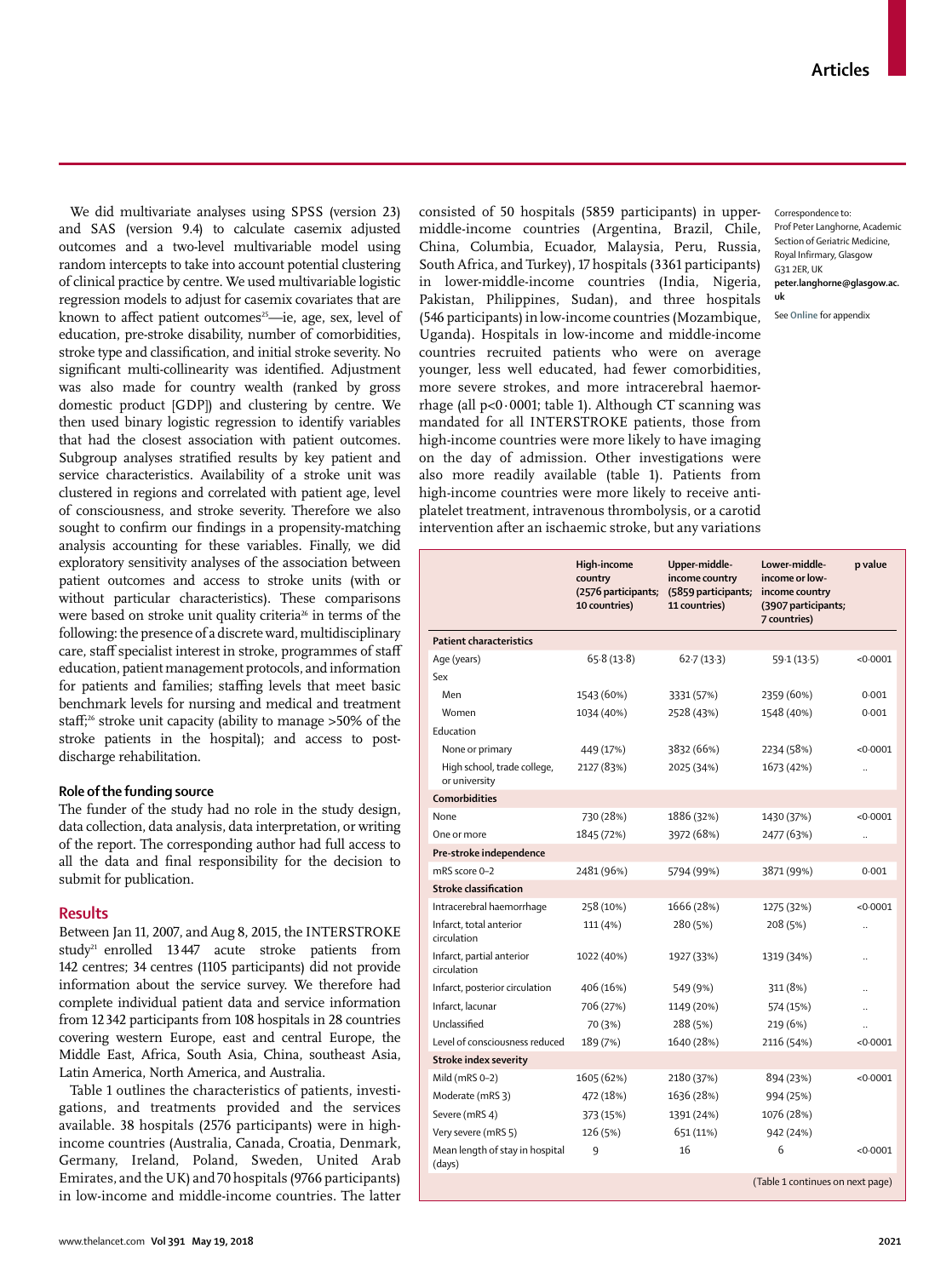|                                            | High-income<br>country<br>(2576 participants;<br>10 countries) | Upper-middle-<br>income country<br>(5859 participants;<br>11 countries) | Lower-middle-<br>income or low-<br>income country<br>(3907 participants;<br>7 countries) | p value  |  |  |
|--------------------------------------------|----------------------------------------------------------------|-------------------------------------------------------------------------|------------------------------------------------------------------------------------------|----------|--|--|
| (Continued from previous page)             |                                                                |                                                                         |                                                                                          |          |  |  |
| Investigations done in hospital            |                                                                |                                                                         |                                                                                          |          |  |  |
| CT scan on day 1                           | 2460 (96%)                                                     | 5567 (95%)                                                              | 3455 (89%)                                                                               | < 0.0001 |  |  |
| MRI scan                                   | 503 (20%)                                                      | 611 (10%)                                                               | 43 (1%)                                                                                  | < 0.0001 |  |  |
| Holter monitoring                          | 608 (24%)                                                      | 94 (2%)                                                                 | 2(1%)                                                                                    | <0.0001  |  |  |
| Carotid doppler                            | 1653 (64%)                                                     | 1175 (20%)                                                              | 76 (2%)                                                                                  | < 0.0001 |  |  |
| Treatments given in hospital               |                                                                |                                                                         |                                                                                          |          |  |  |
| Antiplatelet drugs for cerebral<br>infarct | 2344 (91%)                                                     | 5121 (87%)                                                              | 3116 (85%)                                                                               | < 0.0001 |  |  |
| Lipid lowering for cerebral<br>infarct     | 1865 (72%)                                                     | 4222 (72%)                                                              | 3140 (80%)                                                                               | < 0.0001 |  |  |
| Intravenous thrombolysis for<br>infarct*   | 463 (20%)                                                      | 168 (4%)                                                                | 73 (3%)                                                                                  | < 0.0001 |  |  |
| Carotid intervention for<br>infarct*†      | 79 (3%)                                                        | $16$ (<1%)                                                              | $2(-1%)$                                                                                 | < 0.0001 |  |  |
| BP lowering for any stroke                 | 1818 (71%)                                                     | 3881 (66%)                                                              | 2972 (76%)                                                                               | < 0.0001 |  |  |
| Services available at centre               |                                                                |                                                                         |                                                                                          |          |  |  |
| Tertiary (vs secondary or local)           | 1839 (72%)                                                     | 3090 (53%)                                                              | 2690 (69%)                                                                               | <0.0001  |  |  |
| Any stroke specialist available            | 2397 (96%)                                                     | 5155 (88%)                                                              | 2410 (62%)                                                                               | < 0.0001 |  |  |
| Capacity to look after >50% of<br>patients | 2259 (90%)                                                     | 4805 (82%)                                                              | 1512 (39%)                                                                               | < 0.0001 |  |  |
| Stroke unit availability                   |                                                                |                                                                         |                                                                                          |          |  |  |
| Any stroke unit available                  | 2370 (92%)                                                     | 1323 (23%)                                                              | 2362 (61%)                                                                               | < 0.0001 |  |  |
| Capacity to look after >50% of<br>patients | 2236 (89%)                                                     | 1297 (22%)                                                              | 1334 (34%)                                                                               | <0.0001  |  |  |
| Unit meets all key<br>characteristics‡     | 1767 (71%)                                                     | 1088 (19%)                                                              | 783 (20%)                                                                                | < 0.0001 |  |  |
| Unit meets all staffing<br>benchmarks∫     | 475 (18%)                                                      | 408 (7%)                                                                | 723 (18%)                                                                                | < 0.0001 |  |  |
| Post-discharge rehabilitation              |                                                                |                                                                         |                                                                                          |          |  |  |
| Any service available                      | 2357 (92%)                                                     | 2170 (37%)                                                              | 1214 (31%)                                                                               | < 0.0001 |  |  |
| Family training in rehabilitation          | 2169 (84%)                                                     | 4418 (75%)                                                              | 2509 (64%)                                                                               | < 0.0001 |  |  |

Data are n, mean (SD), or n (%). All recruited patients were expected to have brain imaging (usually a CT scan) and a 12-lead electrocardiogram. mRS=modified Rankin Scale. BP=blood pressure. \*Substantial missing data that were assumed to suggest non-treatment. †Usually carotid endarterectomy (a few patients had carotid stenting). ‡The stroke unit characteristics included<sup>26</sup> discrete ward, staff who specialise in stroke, regular multidisciplinary team meetings, protocols for care in place, programmes of education and training for staff, information provided for patients and carers. **SBasic stroke unit staffing was benchmarked<sup>26</sup> at a staff complement (to cover all shifts) of 1·0 whole time** equivalent of nursing staff per bed, 0·1 whole time equivalent of therapist, and 0·1 whole time equivalent of doctor. All comparisons are at the level of the patient. Because the services available were clustered at centres, we also confirmed any differences at the level of the centres.

*Table 1:* **Patient and practice characteristics categorised by World Bank country income category** 

in blood pressure-lowering treatments and lipidlowering treatment were not linked clearly to World Bank country income categories. Data reporting was almost complete (12 266; 99%) for all reported variables with the exception of thrombolysis and carotid interventions for which non-reporting was assumed to indicate that the treatment was not given.

Table 1 also summarises the services available in each site. 6055 (49%) patients were admitted to hospitals reporting that they had some form of stroke unit available; (95% of centres and 92% of patients in high-income countries; 30% of centres and 38% of patients in low-income and middle-income countries). However there was no clear gradient by World Bank country income categories, with the fewest stroke units being available in upper-middle-income countries. When present, stroke units in low-income and middle-income countries were less likely to meet all of the six key quality characteristics<sup>26</sup> or to report having sufficient capacity to accommodate most hospitalised stroke patients (table 1). This was corroborated by information that, for the same number of admissions (a median of 50 stroke patient admissions per month), stroke units in high-income countries reported having a median of 18 beds available compared with eight beds in units in low-income and middle-income countries.

Stroke patients from wealthier countries had better outcomes at 1 month. When grouped as high-income countries versus low-income and middle-income countries, the number surviving, and surviving without major dependency, as defined by a modified Rankin Scale score of 0–3, were 2501 (98%) and 2308 (90%), respectively in high-income countries compared with 8580 (88%) and 7536 (78%) in low-income and middle-income countries. This finding was confirmed when outcomes were regressed against country wealth; ranked from lowest to highest country GDP (table 2). Differences in patient characteristics seemed to explain much, but not all, of the variation by country wealth. After adjusting for baseline patient casemix variables (age, sex, education, pre-stroke disability, stroke type, number of comorbidities, level of consciousness, and modified Rankin score at baseline) the association between country income and recovery was reduced but not abolished (table 2). There was no further attenuation of the association after including common drugs given (antiplatelet, lipid lowering, and BP-lowering treatment and thrombolysis), and access to services (medical stroke specialist, stroke unit, and rehabilitation post discharge). These results suggest that the incrementally better patient outcomes recorded in wealthier countries were partly explained by patient casemix.

We then explored the associations between treatments given, services available, and patient outcomes across all World Bank country income category settings (table 3). For these analyses we included all treatments and services that were less common in centres in low-income and middle-income countries (table 1). We did not include carotid interventions because this applied to only 97 (1%) patients overall. After adjustment for patient casemix and country wealth, the appropriate provision of antiplatelet treatment (prescribed for those with cerebral infarction), and the availability of stroke unit care and post-discharge rehabilitation were each associated with a greater chance of survival without severe dependency (table 3). The appropriate provision of antiplatelet treatment and availability of stroke unit care and postdischarge rehabilitation were also associated with a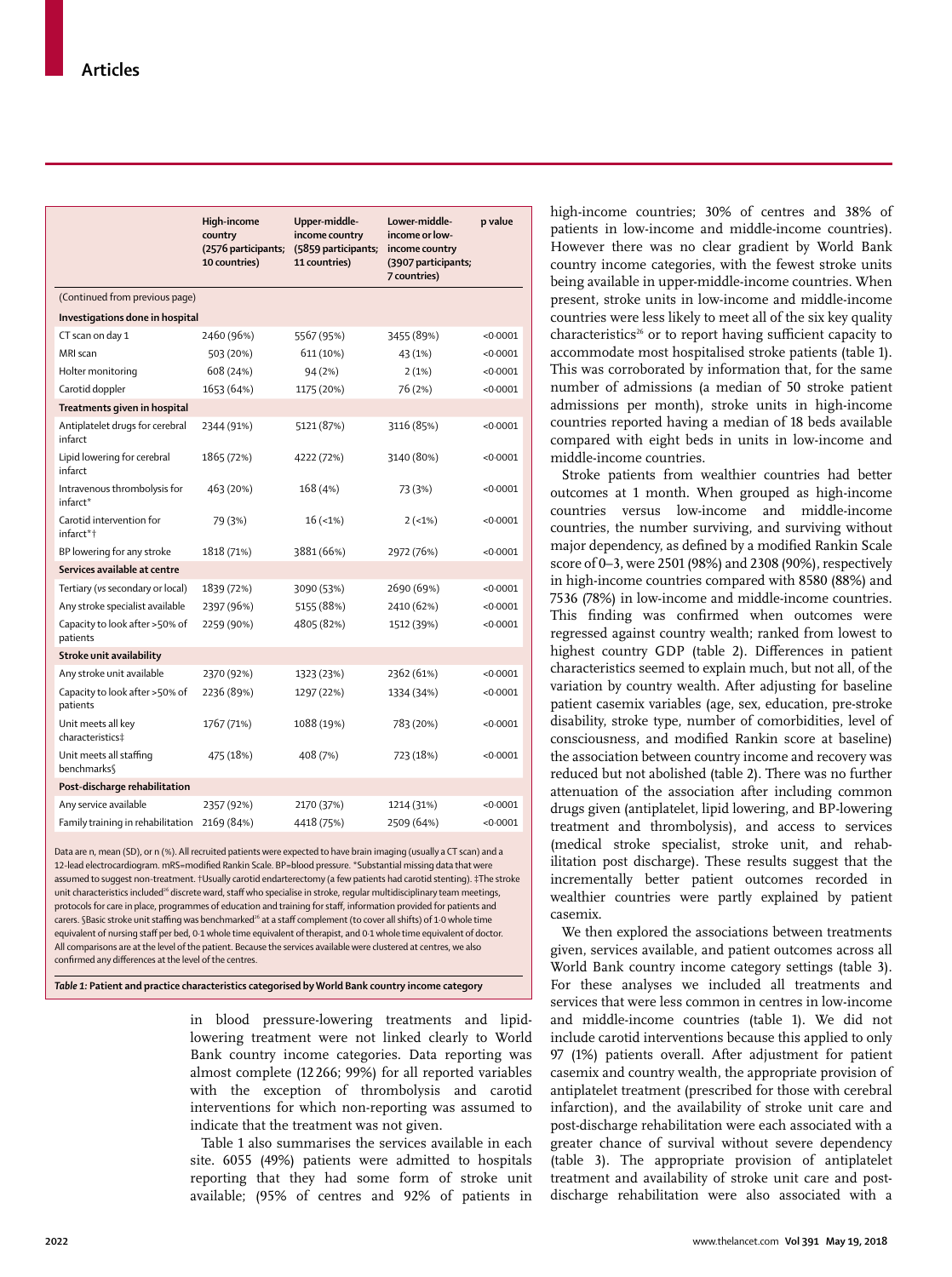|                                                         | Univariate analysis              | Multivariate analysis A*       | Multivariate analysis B†           | Multivariate analysis C‡         | <b>Multivariate</b><br>analysis clustered<br>by centres |
|---------------------------------------------------------|----------------------------------|--------------------------------|------------------------------------|----------------------------------|---------------------------------------------------------|
| Full recovery (mRS 0-1)                                 | $1.05(1.04-1.05)$ ;              | $1.01(0.99 - 1.01);$           | $1.00(0.99 - 1.01);$               | $1.01(0.99 - 1.01);$             | $1.01(0.99 - 1.01)$ ;                                   |
| vs worse                                                | p<0.0001                         | $p=0.72$                       | $p=0.91$                           | $p=0.07$                         | $p=0.08$                                                |
| Independent (mRS 0-2)                                   | $1.05(1.05-1.06)$ ;              | $1.00(0.99 - 1.01)$ ;          | $1.00(0.99 - 1.01);$               | $1.00(0.99 - 1.01);$             | $1.01(0.99 - 1.01);$                                    |
| vs worse                                                | p < 0.0001                       | p=0.95                         | $p=0.99$                           | $p=0.99$                         | $p=0.43$                                                |
| No major dependency                                     | $1.06(1.05-1.08);$               | $1.00(0.99 - 1.01);$           | $1.00(0.99 - 1.01)$ ;              | $0.99(0.99 - 1.02)$ ;            | $1.00(0.99 - 1.01);$                                    |
| $(mRS 0-3)$ vs worse                                    | p < 0.0001                       | $p=0.59$                       | $p=0.47$                           | $p=0.07$                         | $p=0.70$                                                |
| Without very severe<br>dependency (mRS 0-4)<br>vs worse | $1.10(1.09-1.10);$<br>p < 0.0001 | $1.02(1.01-1.04);$<br>p<0.0001 | $1.03(1.02 - 1.04);$<br>p < 0.0001 | $1.02(1.01-1.03);$<br>$p=0.0005$ | $1.03(1.02 - 1.04)$ ;<br>p<0.0001                       |
| Alive (mRS 0-5) vs dead                                 | $1.12(1.11-1.14)$ ;              | $1.05(1.04-1.06)$ ;            | $1.05(1.04-1.06)$ ;                | $1.05(1.03-1.06)$ ;              | $1.06(1.04-1.07)$ ;                                     |
|                                                         | p<0.0001                         | p<0.0001                       | p < 0.0001                         | p<0.0001                         | p<0.0001                                                |

Data are odds ratio (95% CI); p value. Exploration of the association between country wealth and odds of patients having a better outcome (graded by the modified Rankin Scale; mRS) and the gross domestic product (GDP) ranked from lowest to highest income. The univariate analysis includes only country GDP ranked from the highest to lowest of the 28 included countries. \*Outcomes adjusted for country GDP ranking plus participant age, sex, education, pre-stroke disability, stroke type (haemorrhage or Oxfordshire Community Stroke Project category of infarct), number of comorbidities (Charleston comorbidity index), level of consciousness, and modified Rankin score at baseline (always recorded within 5 days of stroke onset). †Outcomes adjusted for all of the above plus common drugs given (antiplatelet, lipid-lowering, blood pressure-lowering treatment, and thrombolysis). ‡Outcomes adjusted for all of the above plus accounting for services available (medical stroke specialist, stroke unit, and rehabilitation post discharge). §Outcomes adjusted for those in ‡ plus clustering by centre.

*Table 2:* **Patient outcomes at 1 month by country wealth**

higher probability of survival at 1 month (table 3). When the analysis also took into account clustering by centre (table 3), the availability of stroke unit care and postdischarge rehabilitation were each associated with a greater chance of survival without severe dependency (table 3). The appropriate provision of antiplatelet treatment and availability of post-discharge rehabilitation were associated with a higher chance of survival at 1 month when taking into account clustering by centre.

Using a forward binary logistic regression, including all variables listed in table 3, we noted that survival without severe dependency as defined by modified Rankin Scale 0–3 was greater with access to stroke unit care and appropriate antiplatelet treatment. Significant covariates were pre-stroke disability plus the five patient variables (age, comorbidities, baseline modified Rankin Scale, level of consciousness, and stroke classification). Survival at 1 month was best explained by appropriate antiplatelet treatment, access to stroke unit care, and access to postdischarge rehabilitation. Significant covariates were country GDP ranking, patient education, and the five patient variables above.

Table 4 highlights the univariate and multivariate analyses exploring the association of access to a stroke unit with the provision of other stroke treatments and with patient outcomes. Admission to a hospital with a stroke unit was associated with increased odds of receiving all the other process measures plus increased survival and survival without severe dependency. However after adjusting for clustering by centre, access to a stroke unit was only associated with increased access to CT scanning and post-discharge rehabilitation and with survival without severe dependency (1·29; 1·14–1·44).

As stroke unit availability was unevenly distributed between regions, we used a matched propensity analysis

|                                           | Univariate analysis  | <b>Multivariate</b><br>analysis A* | <b>Multivariate</b><br>analysis B <sup>+</sup> | Multivariate<br>analysis C‡ |  |  |
|-------------------------------------------|----------------------|------------------------------------|------------------------------------------------|-----------------------------|--|--|
| Alive without severe dependency (mRS 0-3) |                      |                                    |                                                |                             |  |  |
| Antiplatelet therapy for                  | $1.84(1.61-2.10);$   | $1.28(1.08-1.51);$                 | $1.29(1.09-1.53);$                             | $1.12(0.95-1.34);$          |  |  |
| infarct                                   | p<0.0001             | $p=0.0050$                         | p=0.0030                                       | $p=0.19$                    |  |  |
| Thrombolysis for infarct                  | $1.13(0.91 - 1.41);$ | $1.09(0.83 - 1.43);$               | $1.06(0.80-1.39);$                             | $0.90(0.68 - 1.18);$        |  |  |
|                                           | $p=0.28$             | $p = 0.54$                         | $p=0.69$                                       | $p = 0.44$                  |  |  |
| Medical stroke specialist                 | $1.79(1.61-1.98);$   | $1.04(0.91 - 1.18);$               | $0.97(0.82 - 1.14);$                           | $0.91(0.77 - 1.08);$        |  |  |
| availables                                | p<0.0001             | $p=0.61$                           | $p=0.69$                                       | $p=0.93$                    |  |  |
| Stroke unit available \                   | $1.25(1.14-1.36);$   | $1.42(1.27 - 1.59);$               | $1.42(1.27-1.60);$                             | $1.29(1.14-1.44);$          |  |  |
|                                           | p<0.0001             | p<0.0001                           | p<0.0001                                       | p<0.0001                    |  |  |
| Post-discharge                            | $1.55(1.43 - 1.70);$ | $1.20(1.06-1.35);$                 | $1.37(1.20-1.57);$                             | $1.18(1.03 - 1.35);$        |  |  |
| rehabilitation availables                 | p<0.0001             | $p=0.0030$                         | p<0.0001                                       | $p=0.0210$                  |  |  |
| Alive (mRS 0-5)                           |                      |                                    |                                                |                             |  |  |
| Antiplatelet therapy for                  | $2.47(2.07-2.96);$   | $1.65(1.34-2.03);$                 | $1.62(1.32 - 1.99);$                           | $1.39(1.12 - 1.72);$        |  |  |
| infarct                                   | p<0.0001             | p<0.0001                           | p<0.0001                                       | p=0.0030                    |  |  |
| Thrombolysis for infarct                  | $1.67(1.15-2.43);$   | $1.43(0.94 - 2.17);$               | $1.10(0.72 - 1.69)$ ;                          | $0.85(0.55 - 1.31);$        |  |  |
|                                           | p=0.0070             | $p=0.09$                           | $p=0.66$                                       | $p=0.46$                    |  |  |
| Medical stroke specialist                 | $1.62$ (1.32-2.00);  | $1.22(0.97-1.54);$                 | $1.26(0.99 - 1.59);$                           | $1.20(0.94 - 1.52);$        |  |  |
| available                                 | p<0.0001             | $p=0.09$                           | $p=0.05$                                       | $p = 0.14$                  |  |  |
| Stroke unit available \                   | $1.23(1.09-1.39);$   | $1.17(1.01-1.34);$                 | $1.18(1.03-1.36);$                             | $1.00(0.86 - 1.16)$ ;       |  |  |
|                                           | $p=0.0010$           | $p=0.0340$                         | $p=0.0200$                                     | $p=0.99$                    |  |  |
| Post-discharge                            | $3.79(3.28 - 4.38);$ | $2.26(1.91 - 2.66)$ ;              | $1.90(1.58-2.28);$                             | $1.54(1.28-1.85);$          |  |  |
| rehabilitation available \                | p<0.0001             | p<0.0001                           | p<0.0001                                       | p<0.0001                    |  |  |

Data are odds ratio (95% CI); p value. The multivariate analysis used multivariate regression to show casemix adjusted outcomes. mRS=modified Rankin Scale. \*Outcomes adjusted for participant age, sex, education, pre-stroke disability, stroke type (haemorrhage or Oxfordshire Community Stroke Project category of infarct), number of comorbidities (Charleston comorbidity index), level of consciousness, and modified Rankin score at baseline (always recorded within 5 days of stroke onset). †Outcomes adjusted for all of the above plus country income (GDP ranking). ‡Outcomes adjusted for all those in † plus centre. §Service available at the recruiting centre but not necessarily received by every patient.

*Table 3:* **Association of treatments available with patient outcomes at 1 month**

that excluded the five regions where availability was either universal (western Europe, eastern Europe, North America, and Australia) or absent (Middle East). Variables that were related to patient outcomes and also closely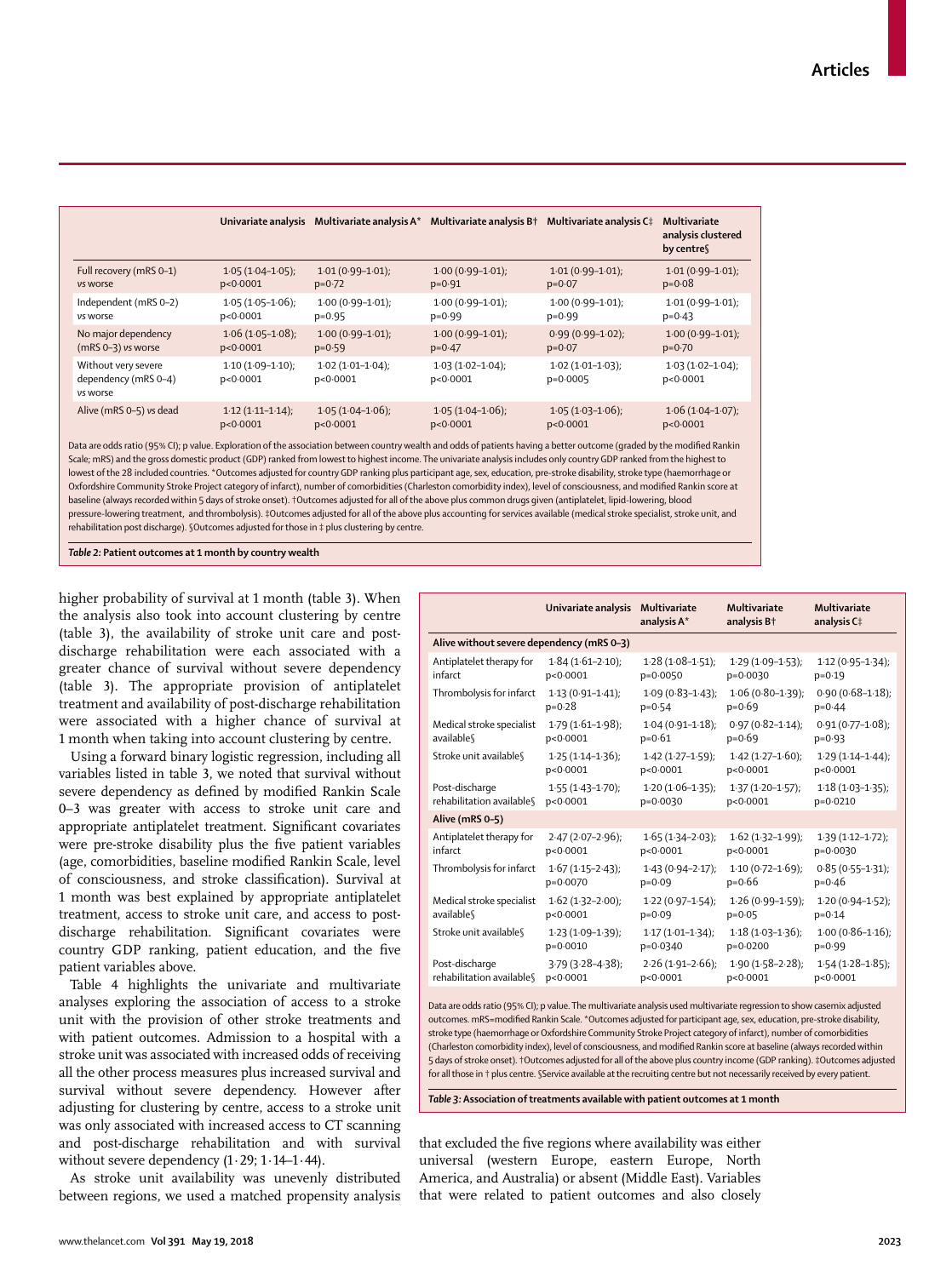|                                                   | Stroke unit<br>available | Stroke unit<br>not available | <b>Univariate</b><br>analysis           | <b>Multivariate</b><br>analysis*       | <b>Multivariate</b><br>analysist          |  |
|---------------------------------------------------|--------------------------|------------------------------|-----------------------------------------|----------------------------------------|-------------------------------------------|--|
| <b>Process measures</b>                           |                          |                              |                                         |                                        |                                           |  |
| CT scan on day of<br>admission                    | 5727 (95%)               | 5754 (92%)                   | 1.69<br>$(1.45 - 1.95)$ ;<br>p<0.0001   | 1.66<br>$(1.43 - 1.94);$<br>p<0.0001   | 1.35<br>$(1.10 - 1.66)$ ;<br>$p=0.0040$   |  |
| Antiplatelet for<br>infarct                       | 4148 (86%)               | 3554 (80%)                   | 1.49<br>$(1.31 - 1.63);$<br>p<0.0001    | $1-40$<br>$(1.24 - 1.58);$<br>p<0.0001 | 1.16<br>$(0.99 - 1.34);$<br>$p=0.06$      |  |
| Lipid lowering for<br>infarct                     | 3366 (70%)               | 2772 (63%)                   | 1.35<br>$(1.23 - 1.47)$ ;<br>p<0.0001   | 1.33<br>$(1.21 - 1.47)$ ;<br>p<0.0001  | 1.17<br>$(0.76 - 1.81)$ ;<br>$p=0.48$     |  |
| Thrombolysis for<br>infarct                       | 580 (12%)                | 123 (3%)                     | 4.74<br>$(3.88 - 5.78);$<br>p<0.0001    | 3.65<br>$(2.96 - 4.50);$<br>p<0.0001   | Insufficient data                         |  |
| BP lowering therapy<br>for any stroke             | 4357 (72%)               | 4313 (69%)                   | 1.17<br>$(1.09 - 1.27);$<br>p<0.0001    | 1.29<br>$(1.18 - 1.41);$<br>p<0.0001   | 0.93<br>$(0.73 - 1.17);$<br>$p = 0.52$    |  |
| Post-discharge<br>rehabilitation<br>provided      | 4564 (75%)               | 1198 (19%)                   | 13.0<br>$(11.9 - 14.2)$ ;<br>p<0.0001   | 18.2<br>$(16.4 - 20.3)$ ;<br>p<0.0001  | $86 - 7$<br>$(66.4 - 1.13)$ ;<br>p<0.0001 |  |
| Clinical outcomes at 1 month                      |                          |                              |                                         |                                        |                                           |  |
| Alive without severe<br>dependency<br>$(mRS 0-3)$ | 4936 (82%)               | 4907 (79%)                   | 1.25<br>$(1.14 - 1.36);$<br>p<0.0001    | 1.41<br>$(1.26 - 1.58);$<br>p<0.0001   | 1.29<br>$(1.14 - 1.44)$ ;<br>p<0.0001     |  |
| Alive (mRS 0-5)                                   | 5492 (91%)               | 5588 (89%)                   | 1.23<br>$(1.09 - 1.39)$ ;<br>$p=0.0010$ | 1.30<br>$(1.12 - 1.49)$ ;<br>p<0.0001  | $1-00$<br>$(0.86 - 1.16)$ ;<br>p=0.99     |  |

Data are n (%) or odds ratio (95% CI); p value. The table shows the number (%) of patients in both service groups in each category of process measure (care received up to 1 month) and outcome measure (degree of recovery at 1 month post stroke). Univariate analyses show the unadjusted odds ratio and 95% (CI) for the association between access to stroke unit care and a better clinical outcome. The multivariate analysis used multivariate regression to show casemix adjusted outcomes. BP=blood pressure. mRS=modified Rankin Scale. \*Outcomes adjusted for participant age, sex, education, pre-stroke disability, stroke type (haemorrhage or Oxfordshire Community Stroke Project category of infarct), number of comorbidities (Charleston comorbidity index), level of consciousness, and modified Rankin score at baseline (always recorded within 5 days of stroke onset), plus country income (GDP ranking). †Outcomes adjusted for all of the above plus centre.

*Table 4:* **Association of access to stroke unit care with processes of care and patient outcomes at 1 month**

associated with stroke unit availability were patient age and stroke severity. Therefore, we compared two groups of 3466 stroke participants with or without access to a stroke unit who were matched on age (mean age, years), reduced level of consciousness (45%), and baseline modified Rankin Scale score (mean score 3·40). Admission to a hospital that had a stroke unit was again associated with increased odds of survival (1·15; 1·01–1·31) and of survival without major disability  $(1.30; 1.17-1.44)$ .

In view of the imbalance between high-income countries and low-income and middle-income countries in the numbers of patients with intracerebral haemorrhage, we repeated the analyses excluding intracerebral haemorrhages (appendix). On multivariate analyses, patients with ischaemic stroke had increased survival without severe dependency (1·42; 1·23–1·64; p<0·0001) if admitted to a hospital with a stroke unit. Results were directionally consistent but non-significant for survival (1·15;  $0.96-1.39$ ; p= $0.14$ ).

Further subgroup analyses found a consistent association between access to stroke unit services and patient outcomes across a range of patient and service subgroups (figure 1). The association of improved outcomes with antiplatelet drug use was seen across all subgroups (figure 2) except for stroke type where no benefit was recorded for the very small number of haemorrhage patients given aspirin.

Finally, in sensitivity analyses we repeated the analysis in table 4 for the outcome of survival without severe dependency (modified Rankin Scale 0–3) but compared stroke units with and without specific quality characteristics (as described in table 1). The association with improved outcomes was greater in the presence of quality features compared with absence: if the stroke unit was described as having the six key characteristics (1·32; 1·11–1·56); if stroke unit staffing met basic benchmark levels  $(1.34; 1.11-1.62)$ ; and if the stroke unit had the capacity to house at least 50% of stroke patient admissions  $(1·20; 1·00–1·45)$ . The availability of postdischarge rehabilitation was not associated with additional benefit in this analysis  $(1.08; 0.67-1.33)$ .

# **Discussion**

We had anticipated that INTERSTROKE patients enrolled from hospitals in low-income and middleincome countries would have poorer access to investigations, treatments, and services than those enrolled from hospitals in high-income countries. However, these patients also had poorer clinical outcomes (survival 88% *vs* 98% in high-income countries; survival without severe disability 78% *vs* 90%), which could only be partly explained by the inclusion of more severe stroke patients. Across all countries studied, the practice variables most consistently associated with improved patient outcomes were access to stroke unit care and post-discharge rehabilitation plus receiving appropriate antiplatelet treatment. This could reflect more limited access to state or insurance-funded health-care services.

The poorer stroke prognosis in low and middle-income countries has been described previously.2,3,7,27 We have confirmed that stroke in poorer countries seems to be either a more severe disease (ie, more intracerebral haemorrhage) or has different referral patterns (patients admitted to hospital are more likely to have severe stroke). The potential role of stroke units and antiplatelet treatment in low-income and middle-income country settings has not been described before but is potentially complex. Access to drugs or services could not explain differences between patient outcomes in wealthy versus less wealthy countries but they did seem to explain associations across all countries. This might reflect the observation that access to a stroke unit varied greatly within as well as between wealth categories.

Several observational studies<sup>16,18,20,28</sup> have reported on the association of appropriate antiplatelet treatment (ie, early use in acute cerebral ischaemia) with improved survival and reduced disability. Additionally, a 2016 meta-analysis of aspirin trials<sup>29</sup> confirmed an important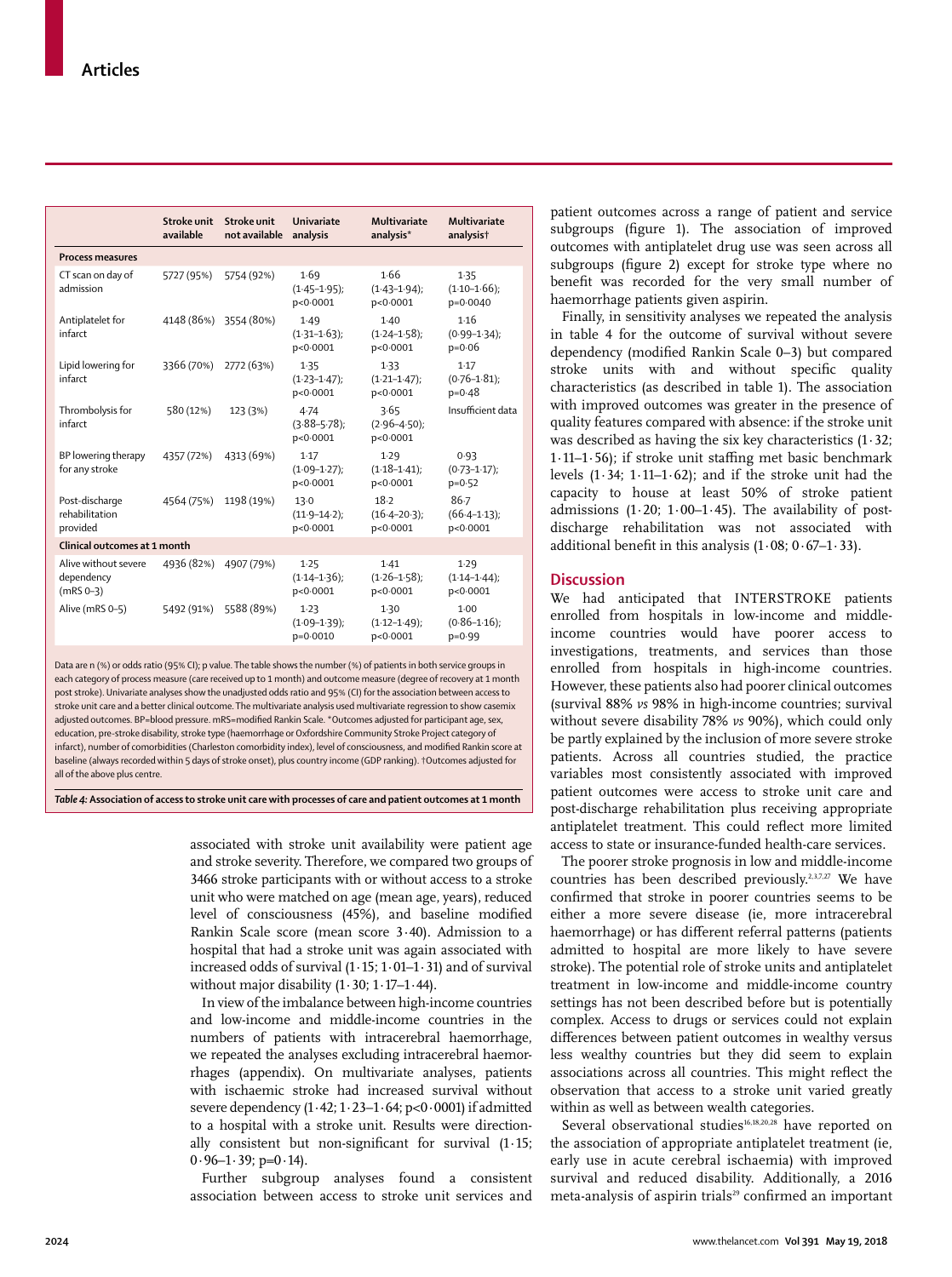**Age, years**  ≤65 >65 **Sex**  Men Women **Stroke pathology** Infarct **Haemorrhage Initial conscious level** Normal Reduced **Stroke classification**  TACS/haemorrhage Other **Country income level** High or high-middle Low-middle or low **Service funding**  Government Other **Hospital type** Tertiary **Secondary** Survival Survival without severe dependency  $1·5$  2 p=0·01 0.7 1 1.5 2 0.7 Favours general ward Favours stroke unit Favours general ward Favours stroke unit  $1.5$ p=0·005

**Odds ratio (95% CI)**

*Figure 1:* **Association between admission to a hospital with a stroke unit and patient outcomes at 1 month** Subgroup analysis by patient and service characteristics. p values indicate subgroup interactions at p<0·05.



*Figure 2:* **Association between use of antiplatelet treatment in hospital and patient outcomes at 1 month** Subgroup analysis by patient and service characteristics. p values indicate subgroup interactions at p<0·05.

short-term benefit of aspirin treatment to prevent recurrent cerebral ischaemia. However, these studies have almost all been done in high-income settings.<sup>27,28</sup> Earlier access to brain imaging could facilitate earlier antiplatelet use.

In the INTERSTROKE study, the apparent benefit of stroke units is similar to that reported in randomised clinical trials<sup>4</sup> and seems to be due to a combination of an intrinsic stroke unit effect as well as stroke unit patients having better access to antiplatelet treatment, risk factor modification, and post-discharge rehabilitation. The apparent benefits were recorded across a range of stroke patient groups and tended to be greater if the stroke unit was reported to be well staffed, to meet recognised service standards, and to have sufficient capacity to provide care for most stroke patients admitted to hospital. Our findings suggest that stroke units can have a similar benefit in low-income and middle-income countries as has been noted in high-income countries.

At present few hospitals in low-income and middleincome countries have stroke units. Even in our study, which is likely to have included a higher proportion of better-resourced tertiary care centres (with better access to imaging and drug therapies) than in most hospitals in low-income and middle-income countries, only 38% had stroke units. Our study suggests that establishment of simple stroke units could enhance the level and organisation of care and improve stroke outcomes in low-income and middle-income countries. WHO has targeted a 25% reduction in premature mortality from cardiovascular disease globally by 2025. This is unlikely to be achieved by risk-factor reduction alone but also requires investment in medical treatments and organisation of better systems of care. Investment in specialised stroke units is likely to be cost effective and should be a priority worldwide.

Limitations of this study include the observational design, which cannot completely exclude the possibility of residual confounding. We did several analyses, which raises the possibility of chance findings. However, use of the 99% confidence threshold would not alter our main conclusions. Service features were described at the level of the hospital so we cannot be certain which specific patients were actually admitted to a stroke unit. Although this introduces some uncertainty, it also reduces any potential bias resulting from selective admission of patients with better prognosis within a hospital to the stroke unit; it is testing the effect of the stroke unit on all patients at that hospital. Of note, the sensitivity analyses suggest improved outcomes where stroke units had greater capacity to accept most stroke patients. As only a proportion of patients were enrolled in INTERSTROKE, it is possible (but unlikely) that stroke unit sites enrolled patients with a better prognosis. An additional challenge was that service characteristics tended to cluster together in hospitals, countries, and regions making it difficult to separate the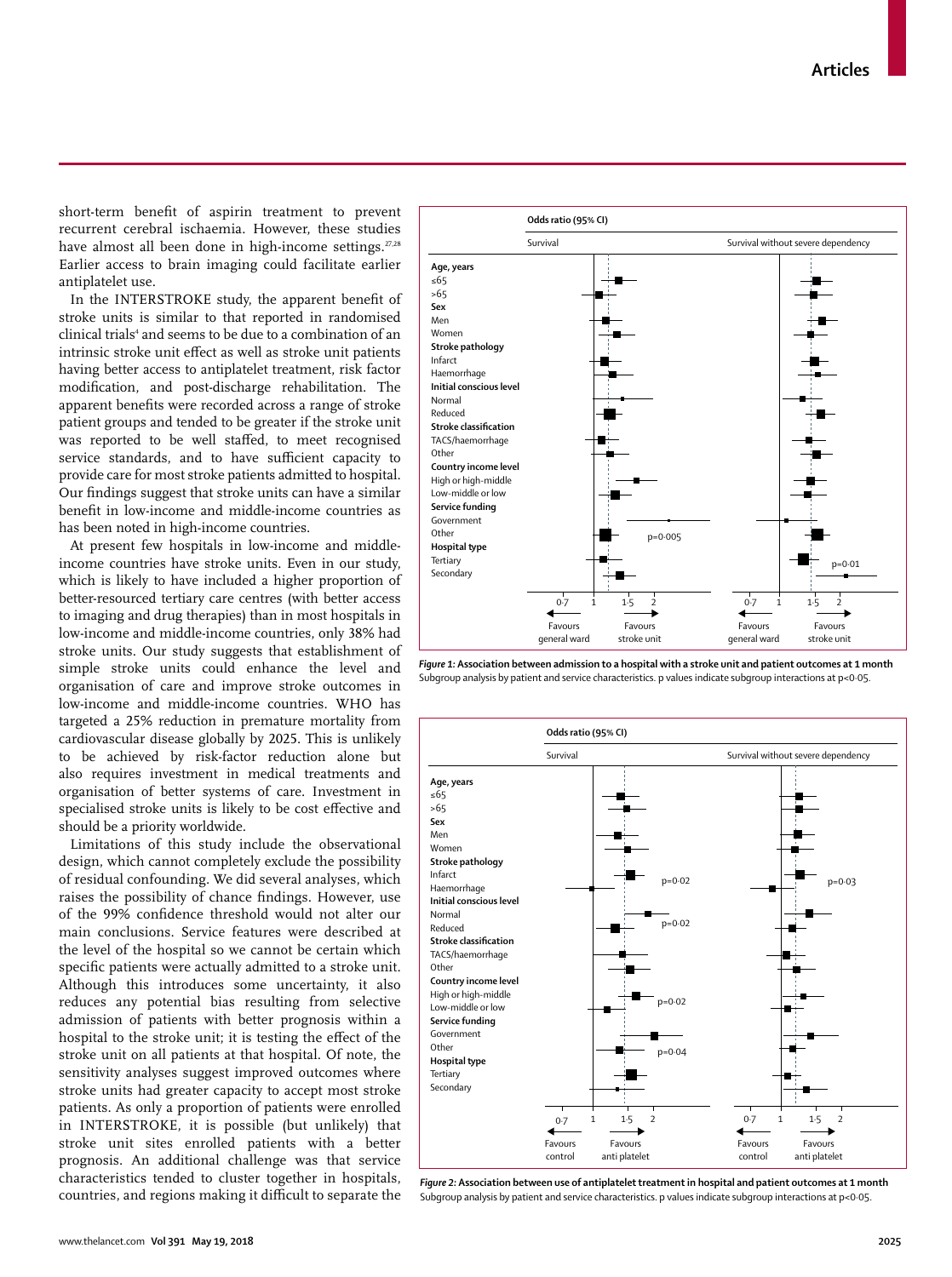effect of different aspects of service delivery. In particular, the availability of post-discharge rehabilitation services was closely related to stroke units. Finally, several regions had no variation in the provision of stroke units, although exclusion of these regions from the analysis did not alter our conclusions.

The strengths of our study are that we collected standardised information from more than 12000 well characterised acute stroke patients including an independent assessment of outcome at 1 month. We recruited from a large number of hospitals in diverse settings with variations in care. This was facilitated by national coordinators and investigators who were trained in collecting data in a standardised manner. The study investigators had a research interest in stroke epidemiology, but there was not usually a special interest in service delivery. Although we recognise that the hospitals participating in INTERSTROKE are likely to have had a higher level of resources and support than is typical of poorer resourced areas, we know of no other study that has obtained such a broad range and quality of data using such standardised and prospective methods. If the centres participating in INTERSTROKE were better equipped than the average centres in each country (especially in low-income and middle-income countries), the gaps between high-income countries and low-income and middle-income facilities, organised care, treatments, and outcomes for stroke patients might be even greater than what we report.

Several previous studies have explored the potential effect of indicators of service quality in routine hospital settings;<sup>27,28</sup> however, almost all have been done in highincome countries. The most recent review of low and middle-income countries<sup>8</sup> could only identify limited observational information that could not adjust for confounders. Individual case studies in India, Thailand, South Africa, and Mauritania<sup>8</sup> suggested that stroke unit care could have a beneficial effect in those settings. Only two studies have explored the effect of antiplatelet agents in low-income and middle-income countries and their results were inconclusive.<sup>28</sup>

In conclusion, we believe that this analysis supports the widespread provision of appropriate early antiplatelet treatment and stroke unit care within hospitals in lowincome and middle-income settings. It also indicates that a certain basic standard of care and supporting resources are likely to be needed to fully realise these benefits. These include adequate staffing and the capacity to accept the majority of stroke patients. Further research needs to develop and test methods of effectively implementing lower-cost, regionally appropriate models of stroke unit care.

#### **Contributors**

This subproject of INTERSTROKE was conceived and jointly led by PL and MJO'D in conjunction with the study secretariat comprising the key national coordinators and members of the coordinating team at Population Health Research Institute. PL and MJO'D designed the study, planned analyses, and wrote the first draft of the report. PL, MT, and

MJM did statistical analyses. All authors contributed to the collection of data, discussion and interpretation of the data, and to the writing of the report. All authors had full access to data and reviewed and approved the drafts of the report. MJO'D and SY jointly designed and led the overall INTERSTROKE study.

#### **Declaration of interests**

GJH reports personal fees from Bayer and Medscape, outside of the submitted work. H-CD has received honoraria for participation in clinical trials, contribution to advisory boards, or oral presentations from Abbott, Allergan, AstraZeneca, Bayer Vital, Bristol-Myers Squibb, Boehringer Ingelheim, CoAxia, Corimmun, Covidien, Daiichi-Sankyo, D-Pharm, Fresenius, GlaxoSmithKline, Janssen-Cilag, Johnson & Johnson, Knoll, Lilly, MSD, Medtronic, MindFrame, Neurobiological Technologies, Novartis, Novo-Nordisk, Paion, Parke-Davis, Pfizer, Sanofi-Aventis, Schering-Plough, Servier, Solvay, Syngis, Talecris, Thrombogenics, WebMD Global, Wyeth, and Yamanouchi; financial support for research projects provided by AstraZeneca, GlaxoSmithKline, Boehringer Ingelheim, Lundbeck, Novartis, Janssen-Cilag, Sanofi-Aventis, Syngis, and Talecris; served as editor of *Aktuelle Neurologie*, *Arzneimitteltherapie*, *Kopfschmerznews*, *Stroke News*, and the Treatment Guidelines of the German Neurological Society within the past year; and served as co-editor of *Cephalalgia*, and on the editorial board of *The Lancet Neurology*, *Stroke*, *European Neurology*, and *Cerebrovascular Disorders.* All other authors declare no competing interests.

#### **References**

- Lopez AD, Mathers CD. Measuring the global burden of disease and epidemiological transitions 2002–2030. *Ann Trop Med Parasitol*  2006; **100:** 481–99.
- 2 Feigin VL, Lawes CMM, Bennett DA, Barker-Collo SL, Pang V. Worldwide stroke incidence and early case fatality reported in 56 population-based studies: a systemic review. *Lancet Neurol* 2009; **8:** 355–69.
- Feigin VL, Roth GA, Naghavi M, et al. Global burden of stroke and risk factors in 188 countries, during 1990–2013: a systematic analysis for the Global Burden of Disease Study 2013. *Lancet Neurol* 2016; **15:** 913–24.
- 4 Hankey GJ. Stroke. *Lancet* 2017; **389:** 641–54.
- 5 Gilligan AK, Thrift AG, Sturm JW, Dewey HM, Macdonell RA, Donnan GA. Stroke units, tissue plasminogen activator, aspirin and neuroprotection: which stroke intervention could provide the greatest community benefit? *Cerebrovasc Dis* 2005; **20:** 239–44.
- 6 Rodrigues FB, Neves JB, Caldeira D, Ferro JM, Ferreira JJ, Costa J. Endovascular treatment versus medical care alone for ischaemic stroke: systematic review and meta-analysis. *BMJ* 2016; **353:** i1754.
- 7 Yusuf S, Rangarajan S, Teo K, et al. Cardiovascular risk and events in 17 low-, middle-, and high-income countries. *N Engl J Med* 2014; **371:** 818–27.
- Langhorne P, de Villiers L, Pandian JD. Applicability of stroke-unit care to low-income and middle-income countries. *Lancet Neurol* 2012; **11:** 341–48.
- 9 The Intercollegiate Working Party for Stroke, Royal College of Physicians. National clinical guidelines for stroke, 3rd edn. London: Royal College of Physicians, 2008.
- 10 Ringleb PA, Bousser MG, Ford G, et al. Guidelines for management of ischaemic stroke and transient ischaemic attack 2008. The European Stroke Organization (ESO) Executive Committee and the ESO Writing Committee. *Cerebrovasc Dis* 2008; **25:** 457–507.
- 11 National Stroke Foundation. Guidelines for Stroke Management. Melbourne Australia: National Stroke Foundation, 2010.
- 12 Summers D, Leonard A, Wentworth D, et al. Comprehensive overview of nursing and interdisciplinary care of the acute ischemic stroke patient: a scientific statement from the American Heart Association. *Stroke* 2009; **40:** 2911–44.
- 13 Lindsay MP, Gubitz G, Bayley M, et al, for the Canadian Stroke Strategy Best Practices and Standards Writing Group. Acute stroke management. In: Canadian best practice recommendations for stroke care. Ottawa (ON): Canadian Stroke Network; 2010. 85–98.
- Intercollegiate Stroke Working Party. National Sentinel Stroke Clinical Audit Public Report for England, Wales and Northern Ireland, May 2011. http://www.rcplondon.ac.uk/resources/nationalsentinel-stroke-audit (accessed Sept 30, 2015).